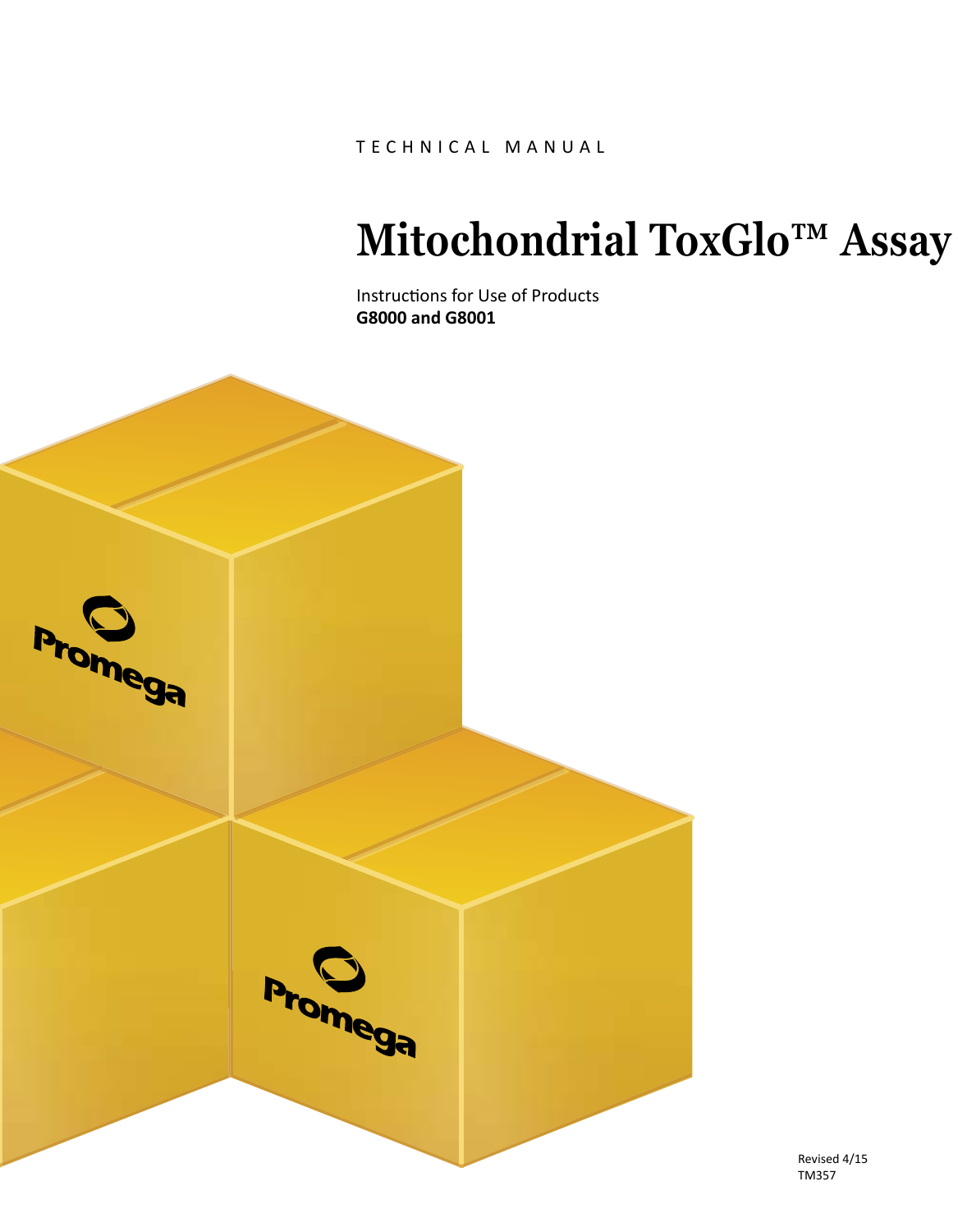# **Mitochondrial ToxGlo™ Assay**

**All technical literature is available at: www.promega.com/protocols/ Visit the web site to verify that you are using the most current version of this Technical Manual. E-mail Promega Technical Services if you have questions on use of this system: techserv@promega.com**

# **1. Description**

The Mitochondrial ToxGlo™ Assay<sup>(a,b)</sup> is a cell-based assay method that employs a sequential-addition, multiplexed chemistry for predicting potential mitochondrial dysfunction as a result of xenobiotic exposure. The assay is based on the differential measurement of biomarkers associated with changes in cell membrane integrity and cellular ATP levels relative to vehicle-treated control cells during short exposure periods\*. Cell membrane integrity is first assessed by measuring the presence or absence of a distinct protease activity associated with necrosis using a fluorogenic peptide substrate (bis-AAF-R110) to measure "dead cell protease activity" (1). The bis-AAF-R110 Substrate cannot cross the intact membrane of live cells and therefore gives insignificant signal with viable cells relative to non-viable cells. Next ATP is measured by adding the ATP Detection Reagent, resulting in cell lysis and generation of a luminescent signal proportional to the amount of ATP present. The ATP Detection Reagent consists of an optimized formulation for ATP detection containing luciferin, ATPase inhibitors and thermostable Ultra-Glo™ luciferase. The two sets of data can be combined to produce profiles representative of mitochondrial dysfunction or non-mitochondrial related cytotoxic mechanisms.

\*Mammalian cells generate ATP by mitochondrial (oxidative phosphorylation) and non-mitochondrial (glycolysis) methods. It may be necessary to refine cell culture conditions to achieve optimal mitochondrial responsiveness. Replacing glucose-supplemented medium with galactose-containing medium may increase cellular oxygen consumption and augment mitochondrial susceptibility to mitotoxicants (2,3).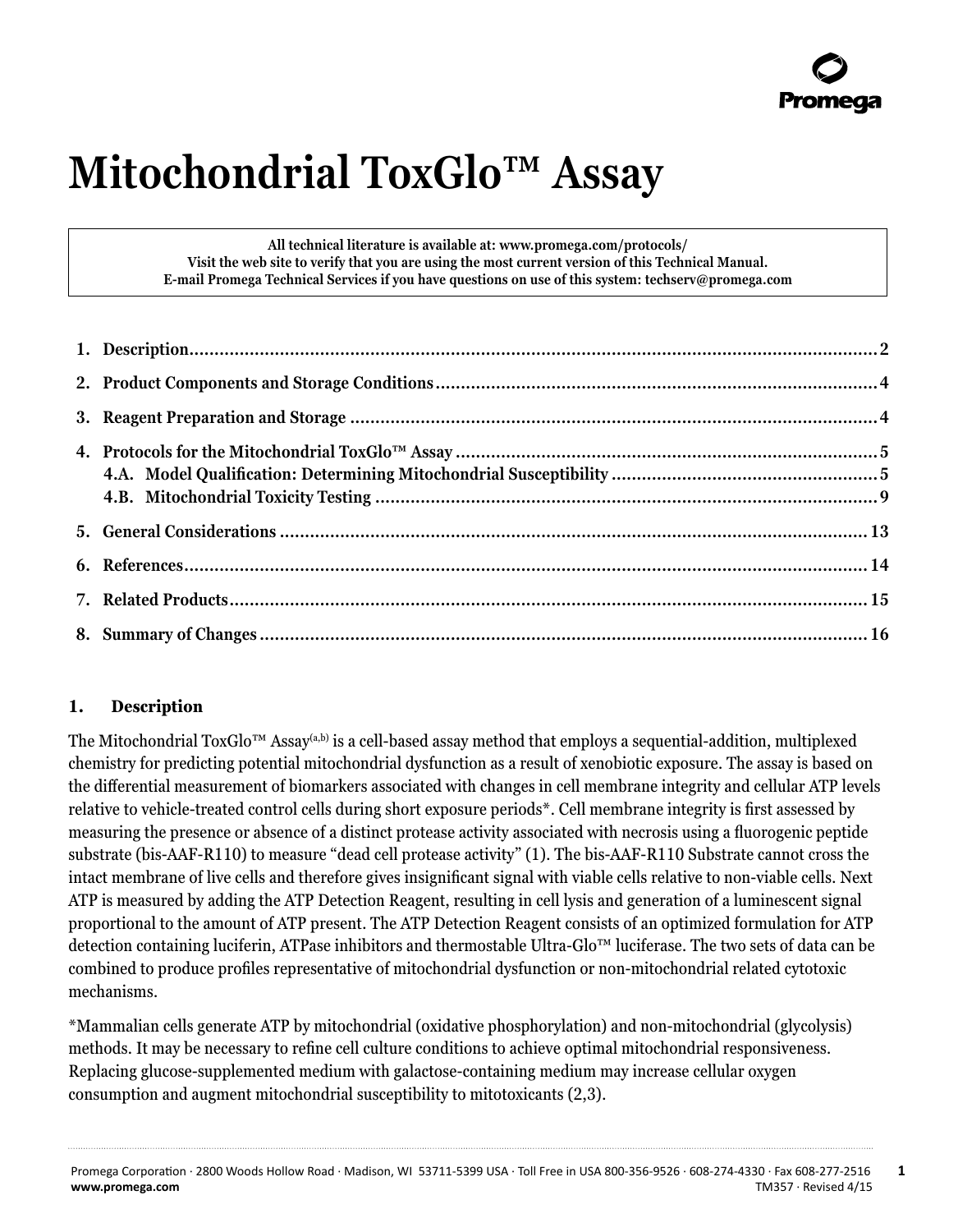<span id="page-2-0"></span>

# **Figure 1. Schematic of the Mitochondrial ToxGlo™ Assay.**

**2** Promega Corporation · 2800 Woods Hollow Road · Madison, WI 53711-5399 USA · Toll Free in USA 800-356-9526 · 608-274-4330 · Fax 608-277-2516 TRE 1. Schematic of the Mitochondrial ToxGlo™ Assay.<br>Promega Corporation · 2800 Woods Hollow Road · Madison, WI 53711-5399 USA · Toll Free in USA 800-356-9526 · 608-274-4330 · Fax 608-277-2516<br>TM357 · Revised 4/15 www.pro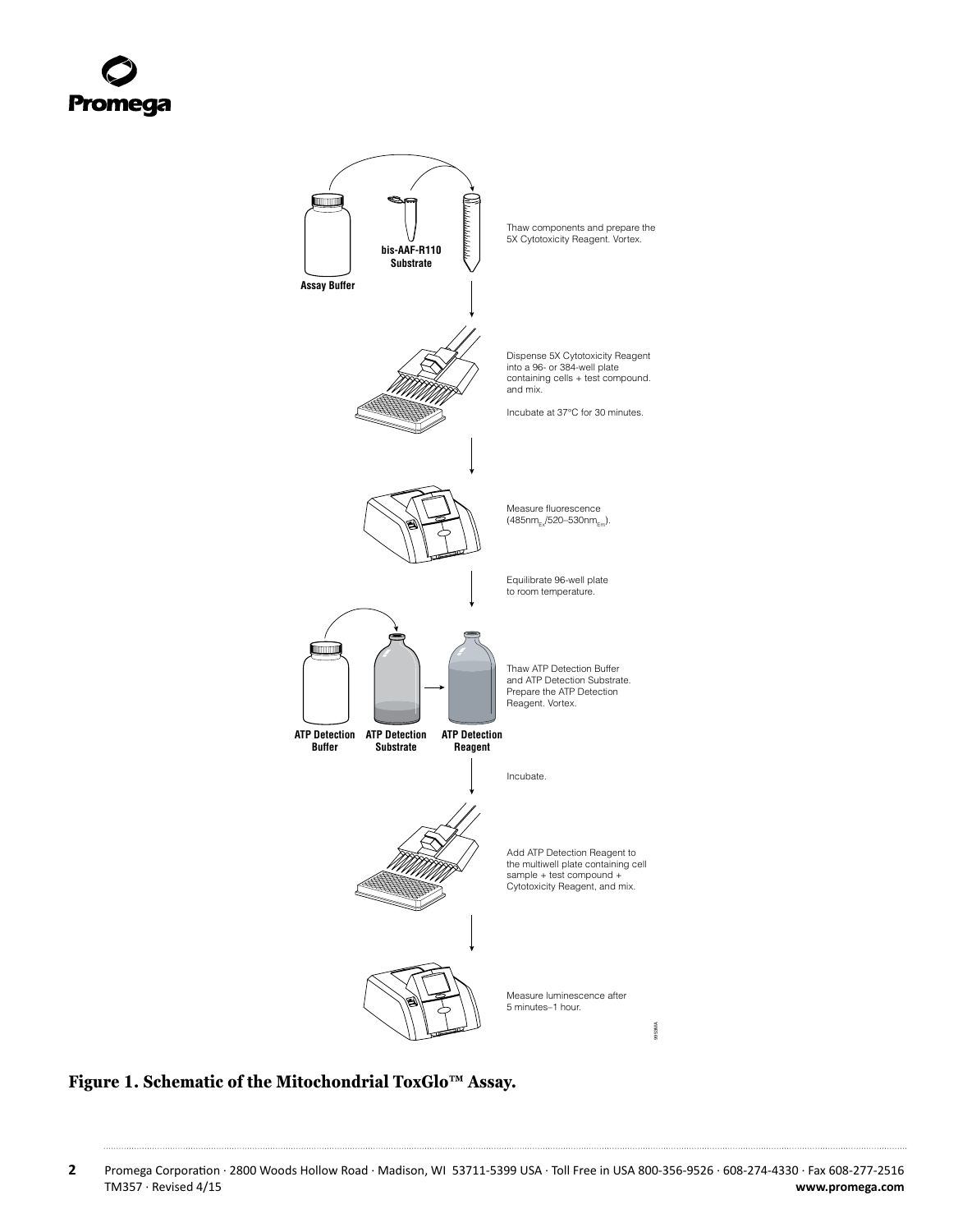

#### **2. Product Components and Storage Conditions**

| <b>PRODUCT</b>              |      | <b>CAT.#</b> |
|-----------------------------|------|--------------|
| Mitochondrial ToxGlo™ Assay | 10ml | G8000        |

Cat.# G8000 contains sufficient reagents for 100 assays at 100µl/assay in a 96-well plate format or 400 assays at 25µl/assay in a 384-well format. Includes:

- 10ml Assay Buffer
- 10ul bis-AAF-R110 Substrate
- 10ml ATP Detection Buffer
- 1 vial ATP Detection Substrate

| <b>PRODUCT</b>              | <b>SIZE</b> | CAT.# |
|-----------------------------|-------------|-------|
| Mitochondrial ToxGlo™ Assay | 100mı       | G8001 |

Cat.# G8001 contains sufficient reagents for 1,000 assays at 100µl/assay in a 96-well plate format or 4,000 assays at 25µl/assay in a 384-well format. Includes:

- 50ml Assay Buffer
- $2 \times 50$ ul bis-AAF-R110 Substrate
- 100ml ATP Detection Buffer
- 1 vial ATP Detection Substrate

**Storage Conditions:** Store the Mitochondrial ToxGlo™ Assay components at –20°C.

#### **3. Reagent Preparation and Storage**

#### **Membrane Integrity Chemistry and Reagent Preparation**

- 1. Thaw the Cytotoxicity Assay components (Assay Buffer and bis-AAF-R110 Substrate) in a 37°C water bath. Remove the components from the bath after thawing to minimize the incubation time at 37°C.
- 2. Transfer 2ml of Assay Buffer from the 10ml container into a clean conical tube (for Cat.# G8001, transfer 20ml of Assay Buffer into a clean container).

**Note:** Do not transfer the entire Assay Buffer volume contained in the bottle to the conical tube or add substrate directly to the Assay Buffer bottle. Using a larger volume of Assay Buffer will result in a 2X Cytotoxicity Reagent, which cannot be conveniently multiplexed because of well volume restrictions.

- 3. Transfer 10µl of bis-AAF-R110 Substrate into the conical tube containing 2ml of Assay Buffer to prepare a 5X Cytotoxicity Reagent (for Cat.# G8001, transfer 100µl of bis-AAF-R110 Substrate into the 20ml of Assay Buffer). A pulsed centrifugation may be necessary to recover the full volume of bis-AAF-R110 Substrate.
- 4. Mix the Cytotoxicity Reagent by vortexing the contents until the substrate is thoroughly dissolved. The Cytotoxicity Reagent should be used with in 24 hours if it is stored at room temperature. **Note:** Discard the remainder of the Assay Buffer.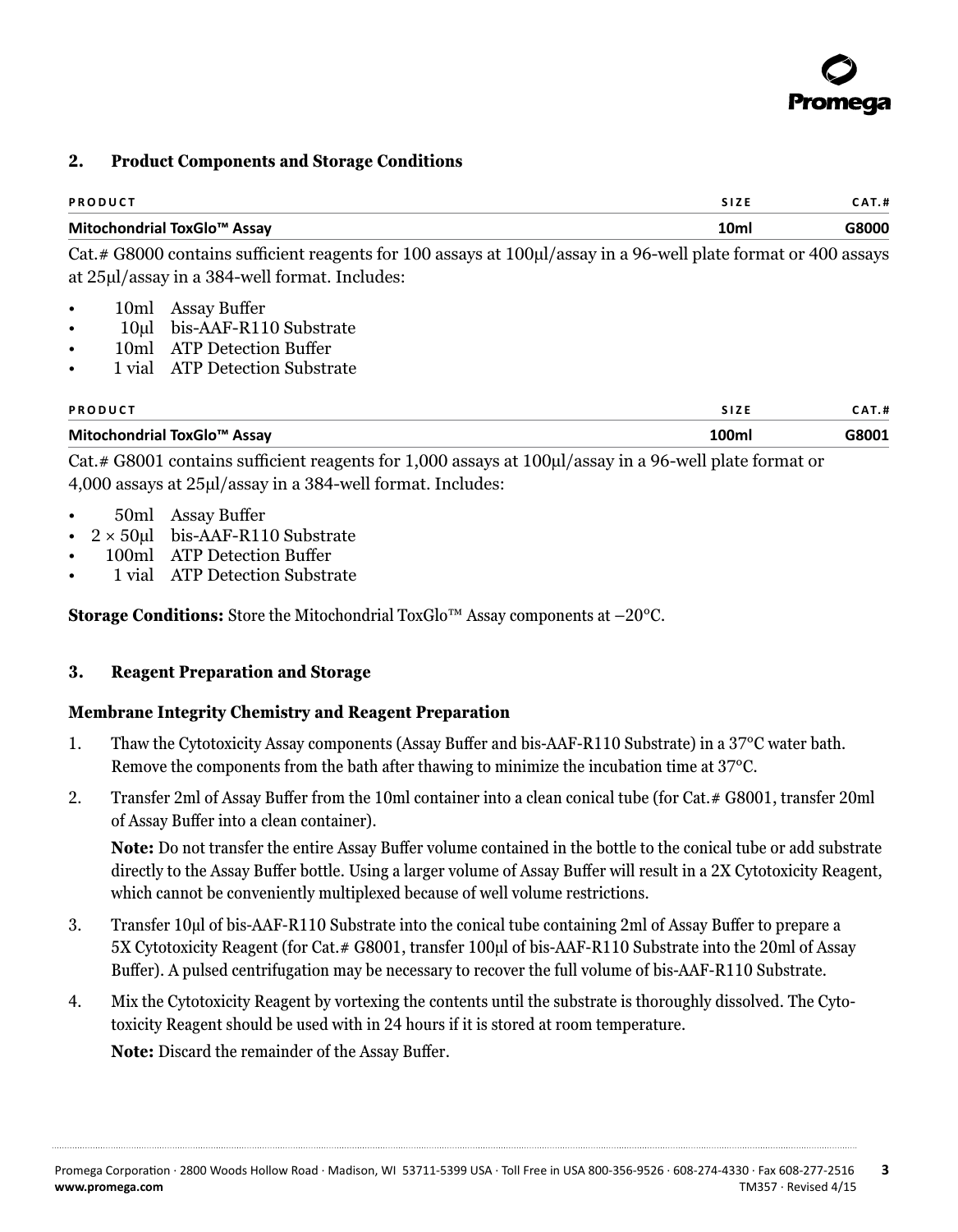<span id="page-4-0"></span>

#### **3. Reagent Preparation and Storage (continued)**

#### **ATP Detection Chemistry and Reagent Preparation**

- 1. Thaw the ATP Detection Buffer in a 37°C water bath. Place the ATP Detection Substrate at room temperature. Remove ATP Detection Buffer from the bath after thawing to minimize the incubation time at 37°C.
- 2. Transfer 10ml of ATP Detection Buffer to the amber bottle containing the ATP Detection Substrate to reconstitute the lyophilized enzyme/substrate mixture (for Cat.# G8001, add 100ml of ATP Detection Buffer to the amber bottle containing the ATP Detection Substrate). This is the 2X ATP Detection Reagent.
- 3. Mix the ATP Detection Reagent by vortexing or swirling the contents to obtain a homogeneous solution. Equilibrate the ATP Detection Reagent to room temperature prior to use.

**Note:** The ATP Detection Reagent should be used within 24 hours if stored at room temperature. The Reagent can be stored at 4°C for 48 hours with  $\sim$  5% loss of activity, at 4°C for 4 days with  $\sim$  20% loss of activity or at –20°C for 21 weeks with ~3% loss of activity.

# **4. Protocols for the Mitochondrial ToxGlo™ Assay**

#### **Materials to Be Supplied by the User**

- 96- or 384-well opaque-walled, white tissue culture plates compatible with fluorescent and luminescent measurements (clear or solid bottoms)
- multichannel pipettor or liquid handler
- reagent reservoirs
- fluorescence plate reader with rhodamine 110 filter set  $(485nm_{F,v}/520-530nm_{F,m})$
- luminometer plate reader
- orbital plate shaker
- vortex
- positive control toxicity compound (Digitonin, 20mg/ml in DMSO; Cat.# G9441)
- positive control mitochondrial toxin (antimycin A, Sigma A8674; oligomycin, Sigma O5126; CCCP, Sigma C2759; sodium azide, Sigma S8032)
- cell-appropriate serum-free, glucose-containing culture medium (RPMI, DMEM, etc.) and culture medium prepared with galactose (without glucose). Please refer to Section 5 for more guidance.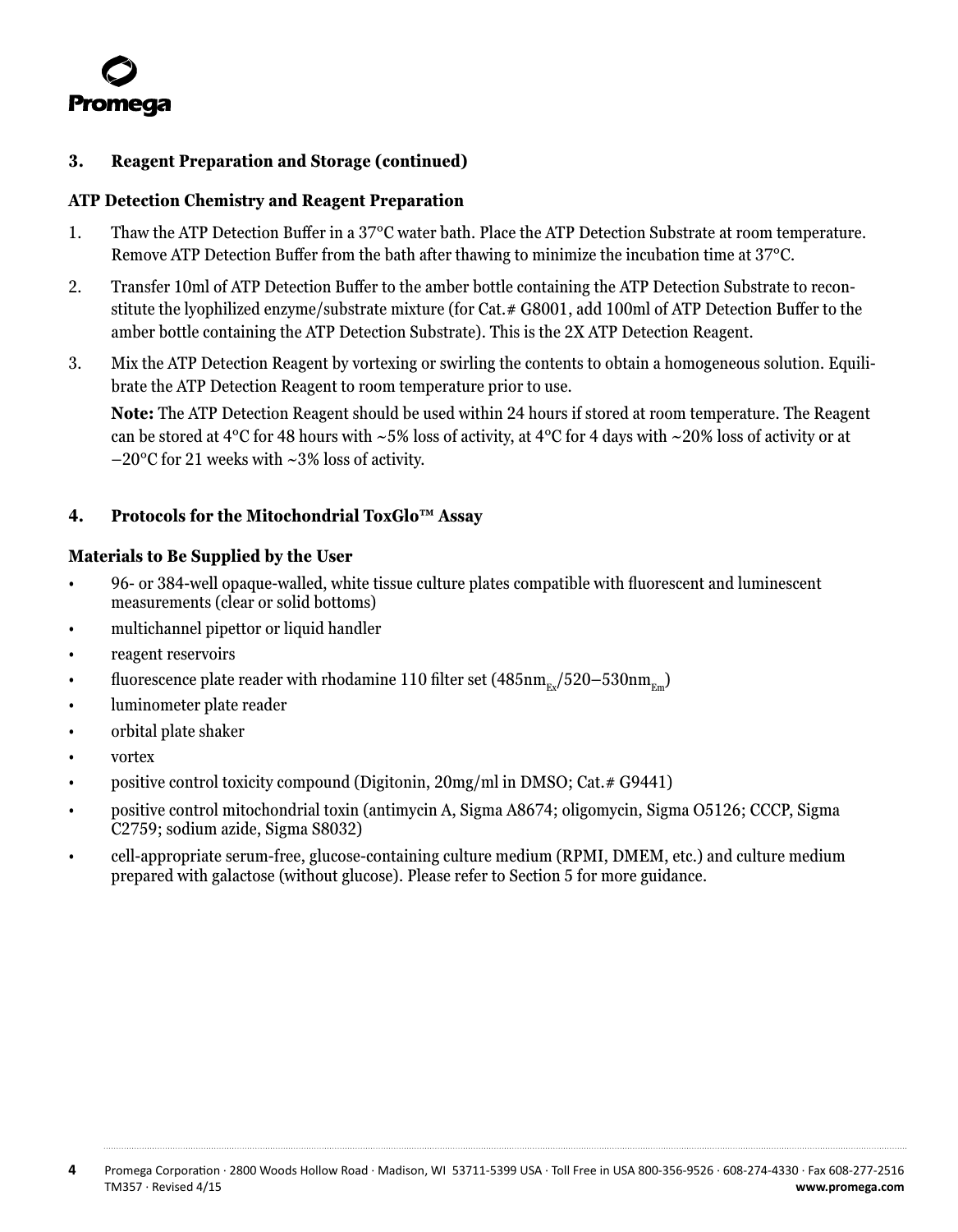# <span id="page-5-0"></span>**4.A. Model Qualification: Determining Mitochondrial Susceptibility**

Cells used in the Mitochondrial ToxGlo™ Assay must be maintained according to well-established standard operating procedures to reduce variability in day-to-day performance. Culture medium should be replenished, or cells passaged, regularly to maintain high cell viability (>95%) and reduce metabolic stress.

For cells growing in suspension, proceed to Step 2.

- 1. Harvest adherent cells (by trypsinization, etc.), wash with fresh medium (to remove residual trypsin) and resuspend in fresh medium. Resuspend the cells by pipetting until the cells are evenly dispersed. **Note:** Cell clumping may adversely affect assay results and produce variation in replicate wells.
- 2. Determine the number of viable cells by trypan blue exclusion, then adjust the density by dilution to 200,000 cells/ml using the standard glucose-supplemented medium and in a formulation containing no glucose but supplemented with galactose (96-well format). Cells may need to be more concentrated for higher density formats.

**Note:** Centrifugation at 200  $\times$  *g* for 10 minutes may be necessary if the cell suspension is less than 200,000 cells/ml. If cells are pelleted, resuspend them by pipetting until they are evenly dispersed.

- 3. Add 50µl of cells at 200,000 cells/ml to a 96-well culture plate. Scale accordingly for higher density formats (e.g., 10µl of cells to 384-well plate). Stir or swirl the cell stock frequently to ensure that reproducible cell numbers are delivered across the plate. Allow attachment-dependent cells to adhere.
- 4. Prepare a stock solution(s) of control mitochondrial toxin at 100mM in DMSO.
- 5. Prepare a working stock of control mitochondrial toxin at a concentration of 1–100µM in standard glucosecontaining and galactose-supplemented culture medium. Neither medium should contain serum, which is a substantial source of glucose. Prepare matched vehicle controls using DMSO in respective culture medium. **Note:** Model mitochondrial toxins vary in potency between different cell types. The 1–100µM concentration range is typically a good starting point.
- 6. In a separate 96-well plate prepare the stock plate containing dilutions of all the controls. Add 100µl of glucosecontaining culture medium to columns 2–12, rows A–C and G. Add 100µl of galactose-containing culture medium to columns 2–12, rows D–F and H. Neither medium should contain serum, which is a substantial source of glucose. Add 100µl of mitochondrial toxin control compound prepared in glucose to columns 1 and 2, rows A–C. Add 100µl of mito-toxicant control compound prepared in galactose to columns 1 and 2, rows D–F. Add matched vehicle control solutions to columns 1 and 2, rows G and H, respectively. Refer to Table 1 for suggested plate layout.
- 7. Using a multichannel pipettor, mix the replicate drug dilutions in column 2 by aspirating and dispensing 100µl volumes (5 mixing cycles each recommended) prior to transferring 100µl to column 3. Repeat twofold serial dilutions in each column through column 11, transfer and discard final 100µl volume. Column 12, rows A–F, will serve as untreated medium control for ATP chemistry. Refer to Table 1.
- 8. Dilute Digitonin to 800µg/ml in medium and add in 10µl volumes to column 12, rows G and H. These wells will serve as a positive control (Tox Control) for the membrane integrity assay. Refer to Table 1.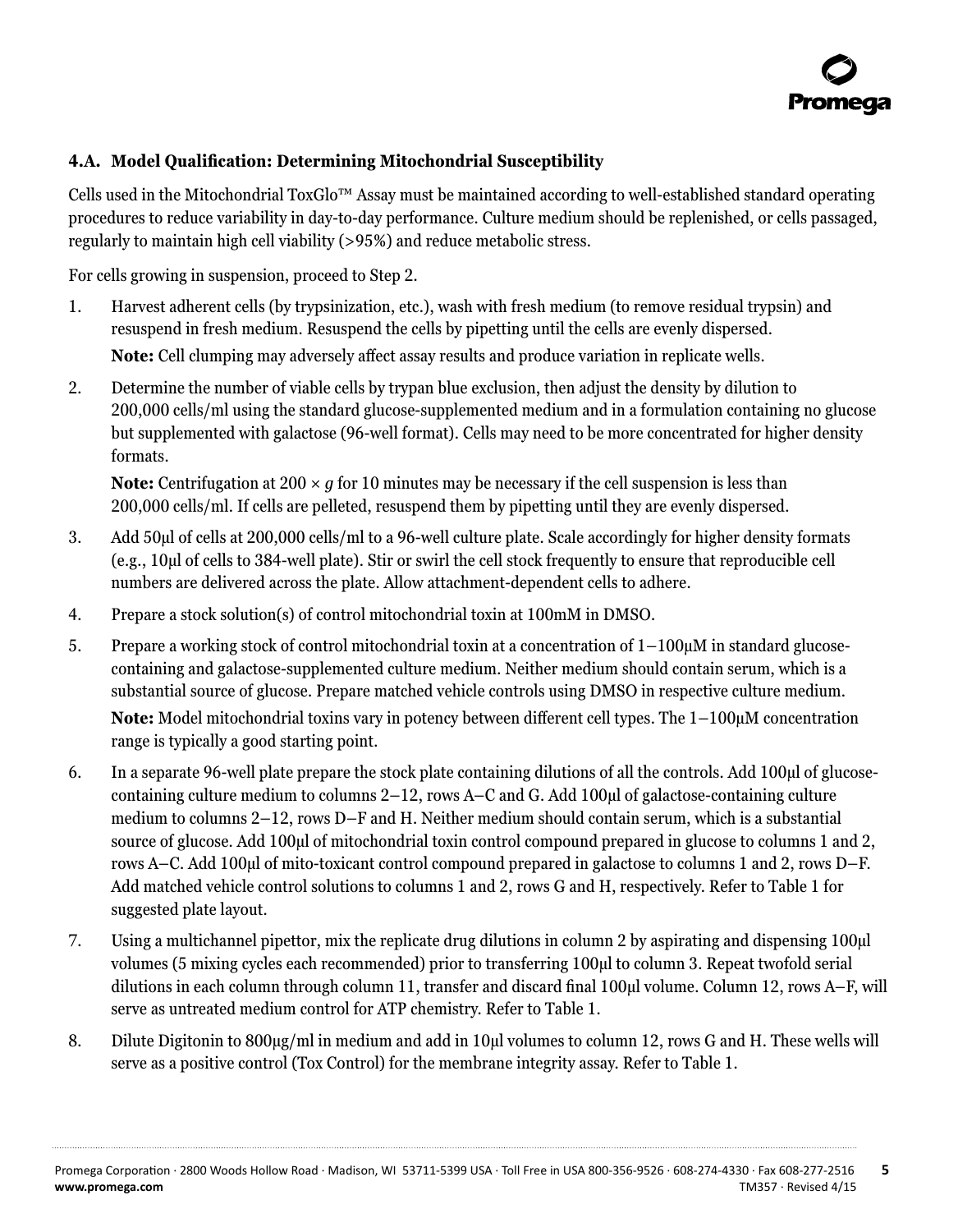# **4.A. Model Qualification: Determining Mitochondrial Susceptibility (continued)**

|              | $\mathbf{1}$         | $\overline{2}$ | 3   | $\overline{\mathbf{4}}$ | $\overline{\mathbf{5}}$ | 6    | 7    | 8     | 9     | 10    | 11     | 12                   |
|--------------|----------------------|----------------|-----|-------------------------|-------------------------|------|------|-------|-------|-------|--------|----------------------|
| $\mathbf{A}$ | Glucose              | 1:2            | 1:4 | 1:8                     | 1:16                    | 1:32 | 1:64 | 1:128 | 1:256 | 1:512 | 1:1024 | Untreated<br>Control |
| B            | Glucose              | 1:2            | 1:4 | 1:8                     | 1:16                    | 1:32 | 1:64 | 1:128 | 1:256 | 1:512 | 1:1024 | Untreated<br>Control |
| $\mathbf c$  | Glucose              | 1:2            | 1:4 | 1:8                     | 1:16                    | 1:32 | 1:64 | 1:128 | 1:256 | 1:512 | 1:1024 | Untreated<br>Control |
| D            | Galactose            | 1:2            | 1:4 | 1:8                     | 1:16                    | 1:32 | 1:64 | 1:128 | 1:256 | 1:512 | 1:1024 | Untreated<br>Control |
| E            | Galactose            | 1:2            | 1:4 | 1:8                     | 1:16                    | 1:32 | 1:64 | 1:128 | 1:256 | 1:512 | 1:1024 | Untreated<br>Control |
| F            | Galactose            | 1:2            | 1:4 | 1:8                     | 1:16                    | 1:32 | 1:64 | 1:128 | 1:256 | 1:512 | 1:1024 | Untreated<br>Control |
| G            | Glucose<br>Vehicle   | 1:2            | 1:4 | 1:8                     | 1:16                    | 1:32 | 1:64 | 1:128 | 1:256 | 1:512 | 1:1024 | <b>Tox Control</b>   |
| $\mathbf H$  | Galactose<br>Vehicle | 1:2            | 1:4 | 1:8                     | 1:16                    | 1:32 | 1:64 | 1:128 | 1:256 | 1:512 | 1:1024 | <b>Tox Control</b>   |

**Table 1. Diagram of 96-Well Cell Model Qualification Layout.**

9. Place the plate on an orbital shaker at 500–700rpm for 1 minute.

- 10. Using a multichannel pipettor, transfer 50µl of diluted compounds from the stock plate to the cells in culture (prepared in Steps 1–3). Change tips for each model compound and the vehicle control to prevent crosscontamination of compounds. Mix again by placing the plate on an orbital shaker at 500–700rpm for 1 minute. **Note:** The effective concentration of the compounds will now be half of the stock solution delivered to column 1 as it has been diluted 1:2 with the culture volume in the well.
- 11. Incubate the plate at 37°C in a humidified and CO<sub>2</sub>-supplemented incubator for 90 minutes.
- 12. Prepare Cytotoxicity and ATP Detection Reagents as described in Section 3.
- 13. Using a multichannel pipettor, add 20µl of the 5X Cytotoxicity Reagent to each well. Mix briefly (1 minute) by orbital shaking (500–700rpm) to ensure that the Reagent and sample are well mixed and to mitigate possible partitioning of the Reagent and sample. Incubate at 37°C for 30 minutes.

**Note:** Avoid stacking plates as this may create thermal gradients during the incubation period. Thermal-jacketed plate incubators (e.g., MeCour, etc.) may reduce possible edge effects produced by thermal gradients.

- 14. Measure fluorescence at  $485 \text{nm}_{g}/520-530 \text{nm}_{g}$ . If you are using an adjustable fluorometer, set the PD gain using the positive control signal from column 12, rows G and H. The signal should be 60–90% of detector saturation for optimal results.
- 15. Equilibrate the assay plate to room temperature (5–10 minutes). Add 100µl of ATP Detection Reagent to each well. Mix by orbital shaking (500–700rpm) for 1–5 minutes.

**<sup>6</sup>** Promega Corporation · 2800 Woods Hollow Road · Madison, WI 53711-5399 USA · Toll Free in USA 800-356-9526 · 608-274-4330 · Fax 608-277-2516 TM357 · Revised 4/15 **www.promega.com**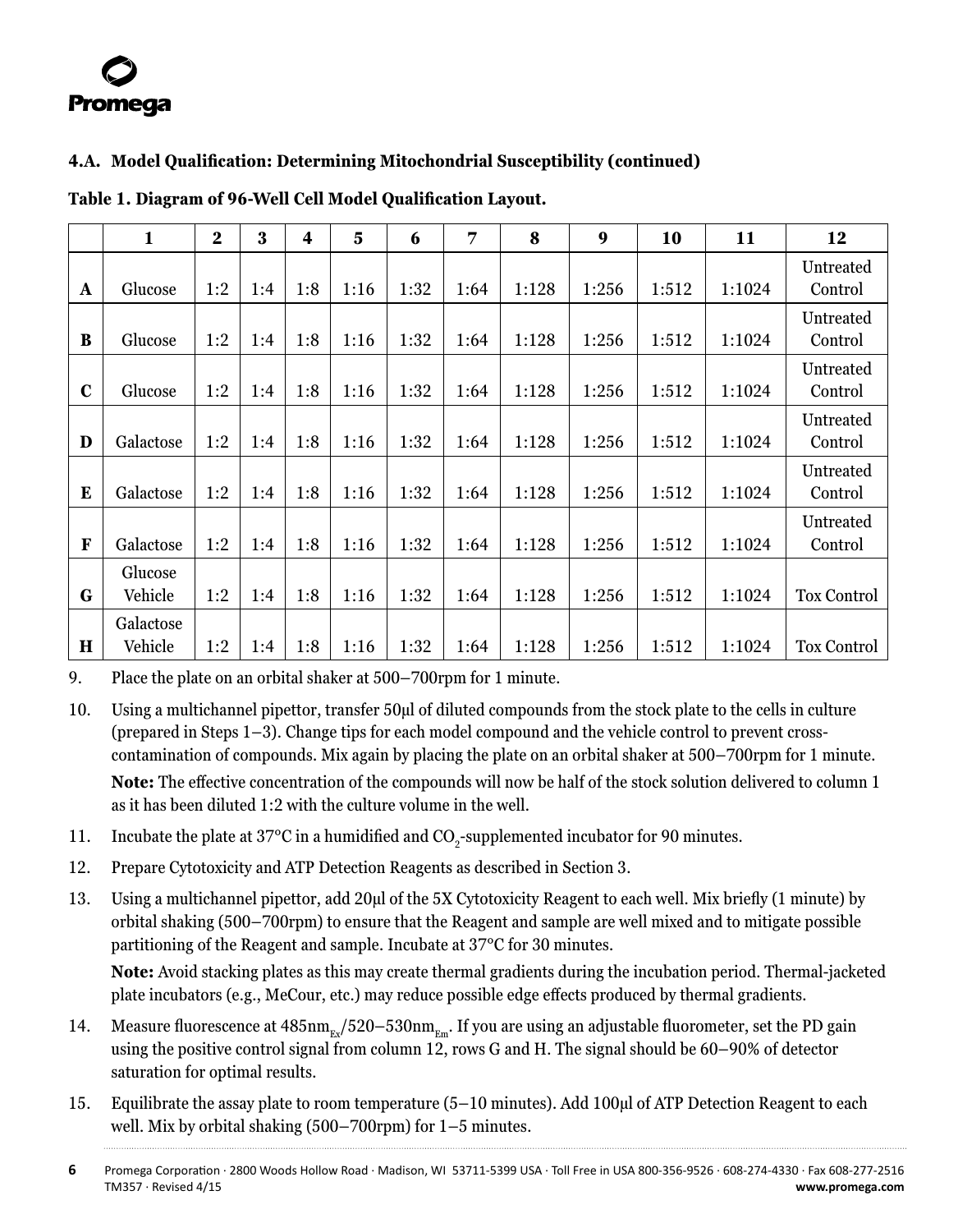- 16. Measure luminescence. If you are using an adjustable luminometer, set the gain using the untreated medium control signal from column 12, rows A–F. The signal should be 60–90% of detector saturation for optimal results.
- 17. Calculate the average of control wells from column 12, rows A–F, for both fluorescent and luminescent measurements.

For the Cytotoxicity chemistry control, compare the average of the untreated media controls, column 12, rows A–F, to rows G and H. The average signal from rows G and H should be at least twofold higher than rows A–F for a valid test.

Examine both sets of data for vehicle-only effects.

- 18. Calculate the percent response of each test well by dividing the measured value of each test well by the average values obtained in column 12, rows A–C and D–F.
- 19. Plot the percent response for each compound and vehicle control for each assay versus the log concentration of the compound using GraphPad Prism®, SigmaPlot® or other analysis program. See Figure 2.



**Figure 2. Mitochondrial responsiveness to a model mitochondrial toxin in the presence of galactose or glucose.** Some cells treated in the presence of glucose may preferentially rely on glycolysis to meet bioenergetic needs and are therefore relatively unresponsive to mitochondrial toxins (Glucose ATP). Cells treated in the presence of galactose must use oxidative phosphorylation to generate ATP and are therefore more responsive to mitochondrial perturbation (Galactose ATP). Oligomycin treatment did not cause changes in membrane integrity in either formulation of medium (Galactose Cytotoxicity and Glucose Cytotoxicity). Shown are data from K562 cells at 10,000 cells/well in a white Costar® 96-well plate. The cells were exposed to oligomycin for 2 hours.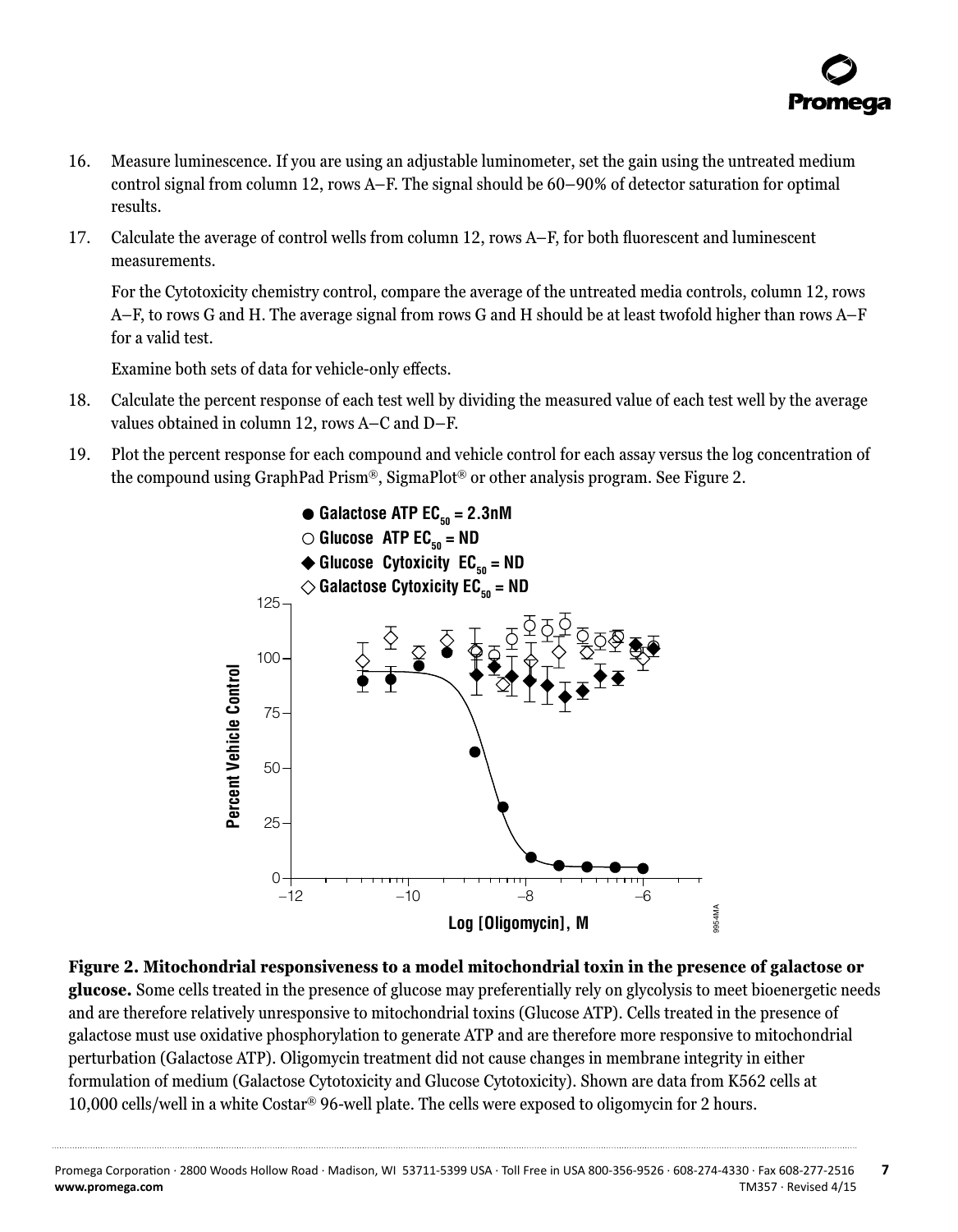

# **4.B. Mitochondrial Toxicity Testing**

Cells cultured for use in the Mitochondrial ToxGlo™ Assay must be maintained according to well-established standard operating procedures to reduce variability and day-to-day performance. Culture medium should be replenished, or cells passaged regularly, to maintain high cell viability (>95%) and reduce unnecessary metabolic stress. Cells may be grown in glucose-containing medium, but the culture medium should be removed and the cells washed with galactosecontaining medium if galactose-containing medium was previously identified to produce the best mitochondrial response (Section 4.A).

For cells growing in suspension, proceed to Step 2.

- 1. Harvest adherent cells (by trypsinization, etc.), wash with fresh medium (to remove residual trypsin) and resuspend in fresh medium. Resuspend the cells by pipetting until the cells are evenly dispersed. **Note:** Cell clumping may adversely affect assay results and produce variation in replicate wells.
- 2. Determine the number of viable cells by trypan blue exclusion, then adjust the density by dilution to 200,000 cells/ml using fresh medium (96-well format). Cells may need to be more concentrated for higher density formats.

**Note:** Centrifugation at 200  $\times$  *g* for 10 minutes may be necessary if the cell suspension is less than 200,000 cells/ml. If cells are pelleted, resuspend them by pipetting until they are evenly dispersed.

- 3. Add 50µl of cells at 200,000 cells/ml to a 96-well culture plate. Scale accordingly for higher density formats (e.g., 10 µl cells to 384-well plate). Stir or swirl cell stock frequently to ensure that reproducible cell numbers are delivered across the plate. Allow attachment-dependent cells to adhere.
- 4. Prepare a working stock of control mitochondrial toxin at a concentration of 1–100µM in culture medium starting at 2X the highest concentration that demonstrated maximal ATP depletion without causing membrane integrity changes (from Section 4.A). Prepare test compounds in a similar manner starting at 20µM. Prepare a matched vehicle control using DMSO (or the appropriate vehicle solvent) in culture medium.

**Note:** A vehicle control may be unnecessary if matched solvent concentrations have been shown previously not to affect assay results. DMSO concentrations of 0.1% or less are typically inert to the assay chemistry.

5. In a separate 96-well plate, prepare dilutions of the mitochondrial toxin, vehicle controls and test compounds. Add 100ul of culture medium to all wells of a 96-well plate except for row A, columns 1–4. Add 100ul of control mitochondrial toxin to columns  $1-3$ , rows A and B. Add 100 $\mu$ l of test compound #1 to columns 4–6, rows A and B. Add 100µl of test compound #2 to columns 7–9, rows A and B. Add 100µl of vehicle control to columns 10–12, rows A and B.

**Note:** Additional test compounds can be added to columns 10–12, rows A and B, if the vehicle control has been deemed unnecessary.

- 6. Using a multichannel pipettor, mix the replicate drug dilutions in row B by aspirating and dispensing 100µl volumes (5 cycles each recommended). After mixing, add 100µl of the volumes in row B to row C. Repeat twofold serial dilutions in each row through G, and transfer and discard the final 100µl volume. Row H, columns 4–12, will serve as untreated medium control for ATP chemistry. See Table 2.
- 7. Dilute Digitonin to 800µg/ml in medium and add in 10µl volumes to row H, columns 1–3. These wells will serve as a positive control for the membrane integrity assay. See Table 2.

**<sup>8</sup>** Promega Corporation · 2800 Woods Hollow Road · Madison, WI 53711-5399 USA · Toll Free in USA 800-356-9526 · 608-274-4330 · Fax 608-277-2516 TM357 · Revised 4/15 **www.promega.com**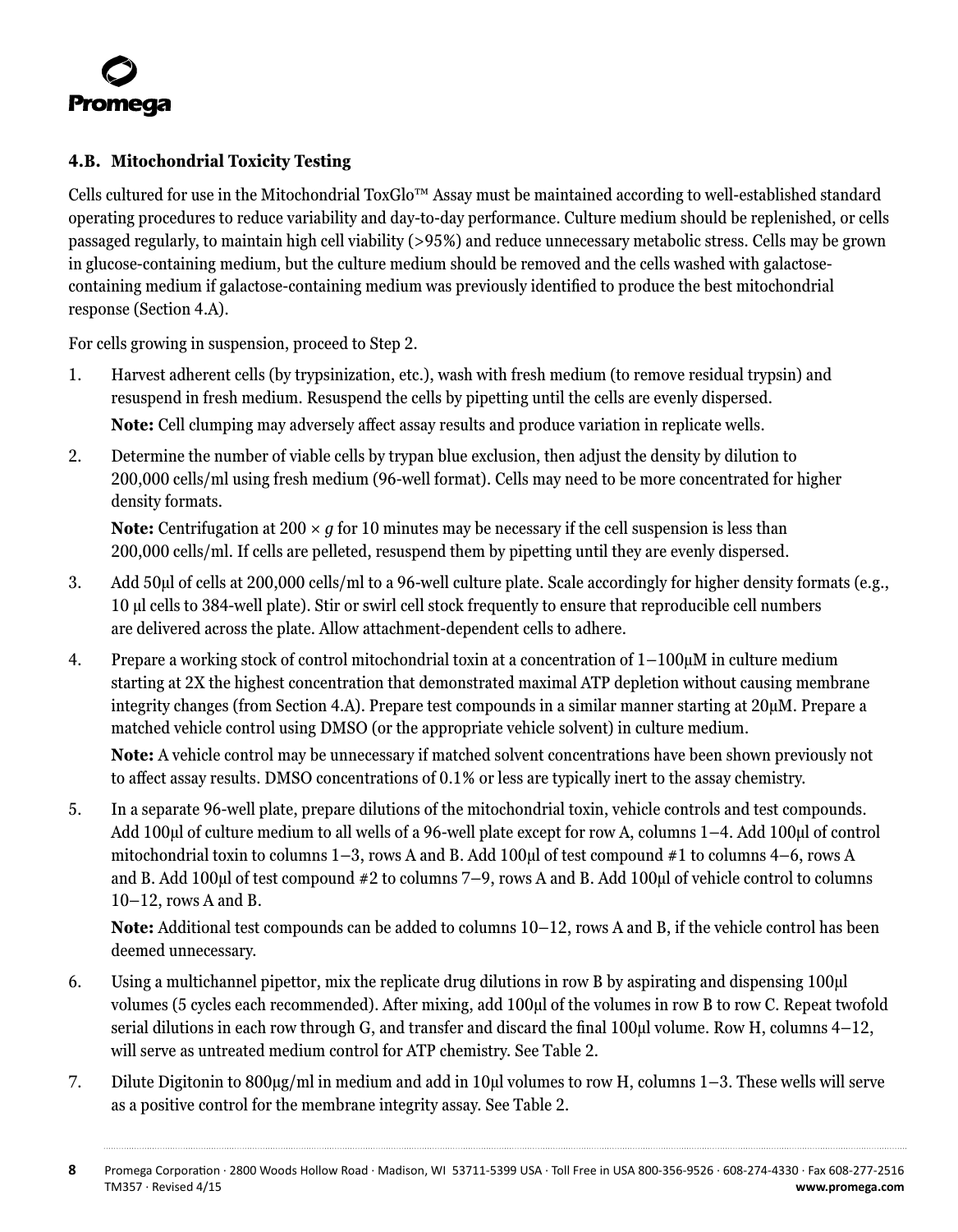

|             | $\mathbf{1}$ | $\mathbf{2}$ | 3          | 4    | 5    | 6           | 7           | 8           | 9           | 10      | 11      | 12      |
|-------------|--------------|--------------|------------|------|------|-------------|-------------|-------------|-------------|---------|---------|---------|
|             | Mito-        | Mito-        | Mito-      | Test | Test | <b>Test</b> | <b>Test</b> | <b>Test</b> | <b>Test</b> | Vehicle | Vehicle | Vehicle |
| A           | Toxicant     | Toxicant     | Toxicant   | #1   | #1   | #1          | #2          | #2          | #2          | Control | Control | Control |
|             |              |              |            |      |      |             |             |             |             |         |         |         |
| B           | 1:2          | 1:2          | 1:2        | 1:2  | 1:2  | 1:2         | 1:2         | 1:2         | 1:2         | 1:2     | 1:2     | 1:2     |
|             |              |              |            |      |      |             |             |             |             |         |         |         |
| $\mathbf c$ | 1:4          | 1:4          | 1:4        | 1:4  | 1:4  | 1:4         | 1:4         | 1:4         | 1:4         | 1:4     | 1:4     | 1:4     |
|             |              |              |            |      |      |             |             |             |             |         |         |         |
| D           | 1:8          | 1:8          | 1:8        | 1:8  | 1:8  | 1:8         | 1:8         | 1:8         | 1:8         | 1:8     | 1:8     | 1:8     |
|             |              |              |            |      |      |             |             |             |             |         |         |         |
| E           | 1:16         | 1:16         | 1:16       | 1:16 | 1:16 | 1:16        | 1:16        | 1:16        | 1:16        | 1:16    | 1:16    | 1:16    |
|             |              |              |            |      |      |             |             |             |             |         |         |         |
| F           | 1:32         | 1:32         | 1:32       | 1:32 | 1:32 | 1:32        | 1:32        | 1:32        | 1:32        | 1:32    | 1:32    | 1:32    |
|             |              |              |            |      |      |             |             |             |             |         |         |         |
| G           | 1:64         | 1:64         | 1:64       | 1:64 | 1:64 | 1:64        | 1:64        | 1:64        | 1:64        | 1:64    | 1:64    | 1:64    |
|             | Tox          | <b>Tox</b>   | <b>Tox</b> |      |      |             |             |             |             |         |         |         |
| Н           | Control      | Control      | Control    | UT   | UT   | UT          | UT          | UT          | UT          | UT      | UT      | UT      |

<span id="page-9-0"></span>**Table 2. Diagram of a 96-well plate layout for mitochondrial toxicity testing.** UT = Untreated medium control.

8. Place the plate on an orbital shaker at 500–700rpm for 1 minute.

**Note:** For cells grown in suspension, proceed to Step 10.

9. For adherent cells grown in glucose-containing medium, carefully remove growth medium using a multichannel pipettor. Wash residual growth medium away by adding a 100µl volume of galactose dosing medium and removing again with a multichannel pipettor. Finally, add 50µl of galactose dosing medium to all wells.

# **Notes:**

- 1. Exercise care when washing cells so as to not damage the monolayer. Medium removal and addition can be best achieved by placing plates on a 45° angle and using the sides of the wells as the tip guide.
- 2. For cells grown in suspension, centrifuge briefly to collect the cells. Remove the glucose-containing medium and resuspend the cells in galactose-containing medium.
- 10. Using a multichannel pipettor, transfer 50µl of diluted compounds from the stock plate to cells in culture (prepared in Steps 1–3). Change tips for each model compound and the vehicle control to prevent crosscontamination of compounds. Mix again by placing the plate on an orbital shaker at 500–700rpm for 1 minute. **Note:** The effective concentration of the compounds will now be ½ of the stock solution delivered to column 1 due to 1:2 dilution with cell culture volume.
- 11. Incubate the plate at 37 $\rm{^{\circ}C}$  in a humidified and  $\rm{CO}_{2}$ -supplemented incubator for 90 minutes.
- 12. Prepare Cytotoxicity and ATP Detection Reagents as described in Section 3.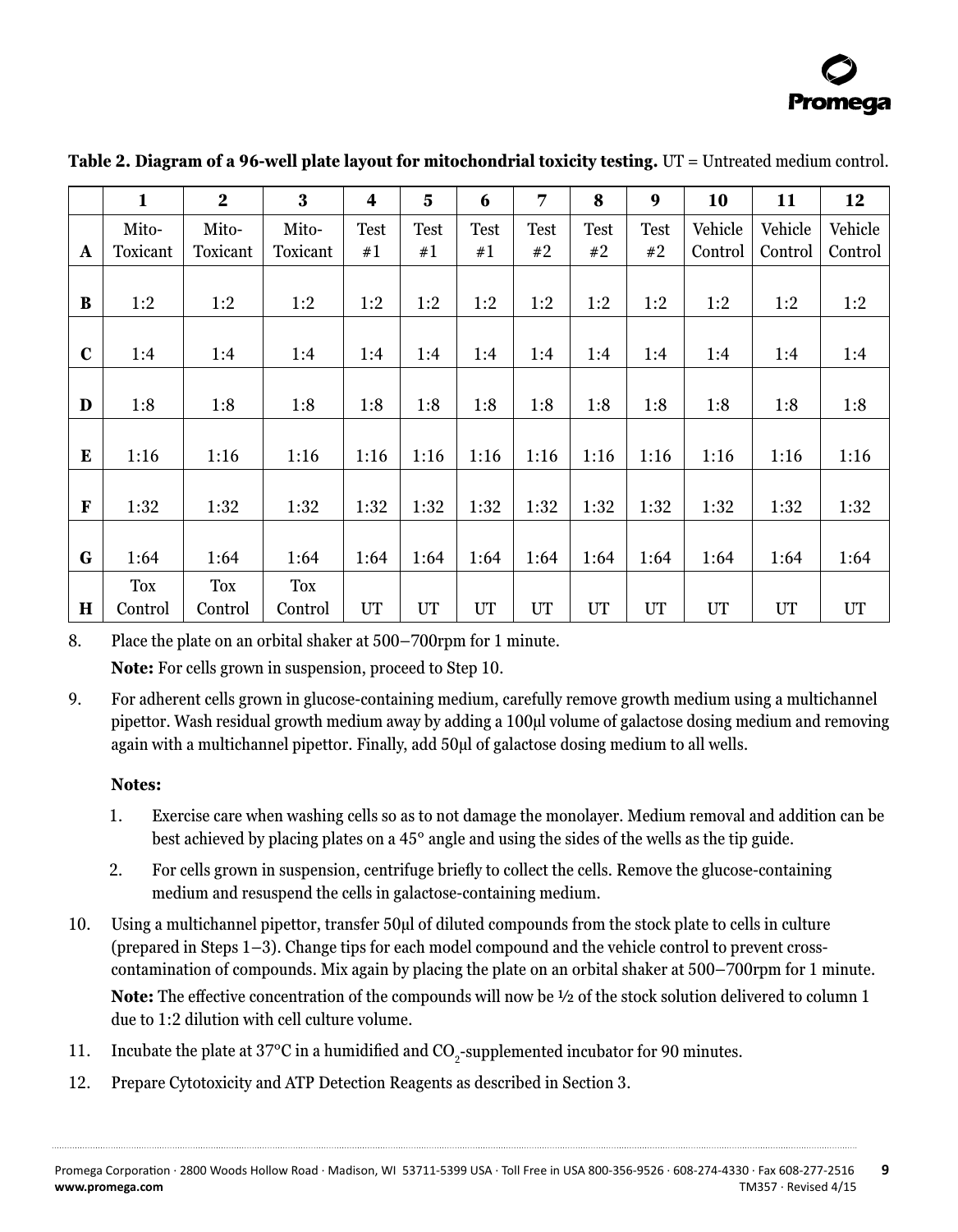

### **4.B. Mitochondrial Toxicity Testing (continued)**

13. Using a multichannel pipettor, add 20µl of 5X Cytotoxicity Reagent to each well. Mix briefly (1 minute) by orbital shaking (500–700rpm) to ensure Reagent/sample homogeneity and to mitigate possible Reagent/sample partitioning. Incubate at 37°C for 30 minutes.

**Note:** Avoid stacking plates because this may create thermal gradients during the incubation period. Thermaljacketed plate incubators (e.g., MeCour, etc.) may reduce possible edge-effects produced by thermal gradients.

- 14. Measure fluorescence at  $485 \text{nm}_{g}/520-530 \text{nm}_{g}$ . If using an adjustable fluorometer, set PMT gain using positive control signal from row H, columns 1–3. The signal should be 60–90% of detector saturation for optimal results.
- 15. Equilibrate the assay plate to room temperature (5–10 minutes). Add 100µl of ATP Detection Reagent to each well. Mix by orbital shaking (500–700rpm) for 1–5 minutes.
- 16. Measure luminescence. If using an adjustable luminometer, set detector gain according to the signal from the untreated medium control column 12, rows A–F. The signal should be 60–90% of detector saturation for optimal results.
- 17. Calculate the average of untreated media control wells from row H, columns 4–12, for both fluorescent and luminescent measurements.

For the Cytotoxicity Reagent chemistry control, compare the average of the cytotoxicity control, row H, columns 1–3, to the untreated media control, row H, columns 4–12. The average signal from columns 1–3 should be at least twofold higher than row H, columns 4–12, for a valid test.

Examine both sets of data for vehicle-only effects.

- 18. Calculate the percent response of each test well by dividing the measured value of each test well by the average value obtained in the vehicle control, row A, columns 10–12.
- 19. Plot percent response for each compound and vehicle control for each assay versus log concentration of compound using GraphPad Prism®, SigmaPlot® or other analysis program.
- 20. **Data Analysis:** Compare the profiles generated in this section to the representative profiles in Figure 3.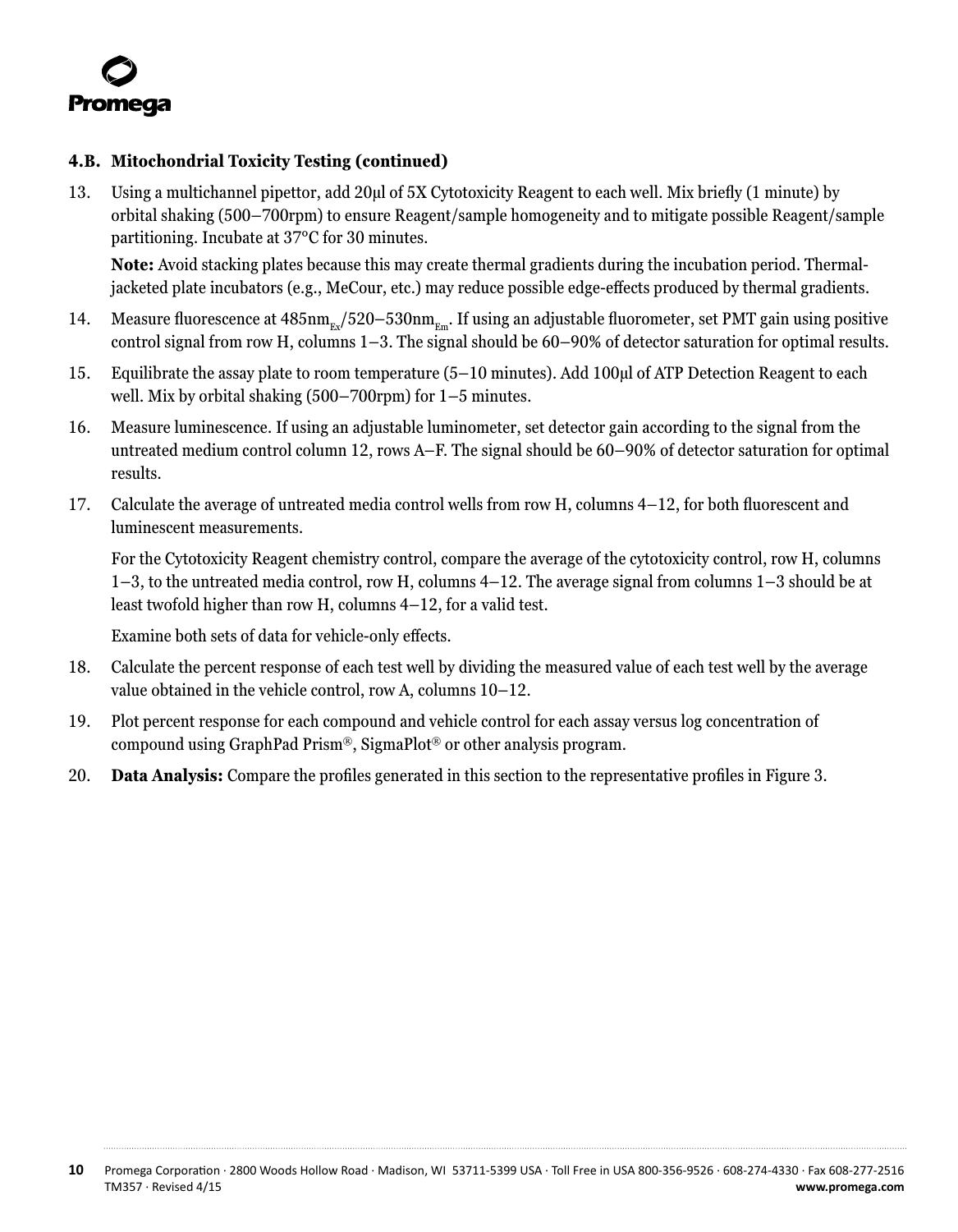

**Figure 3. Representative profiles of mitochondrial toxicity with the Mitochondrial ToxGlo™ Assay.** K562 cells were plated at 10,000 cells/well in white 96-well plates (Costar®) and treated with serial dilutions of compounds resuspended in glucose-free (galactose-supplemented) RPMI 1640 media for 2 hours. **Panel A.** shows no changes in ATP or membrane integrity (MI), which indicates that the compound is not a mitochondrial toxin. **Panel B.** The reduction in ATP with commensurate MI changes indicate that the compound is not a mitochondrial toxin, instead primary necrosis is taking place. **Panel C.** The reduction in ATP with no changes in MI indicates that the compound is a mitochondrial toxin. **Panel D.** The reduction in ATP with discordant changes in MI indicate that the compound is a mitochondrial toxin. **Note:** If a decrease in fluorescence, or fluorescence and luminescence is observed, it is typically due to color quenching interferences adversely affecting assay measures. If the cells are dosed in glucose-containing medium, compounds producing ATP-depletion affects should be counter-screened in galactose-containing medium to rule out inhibition of glycolysis.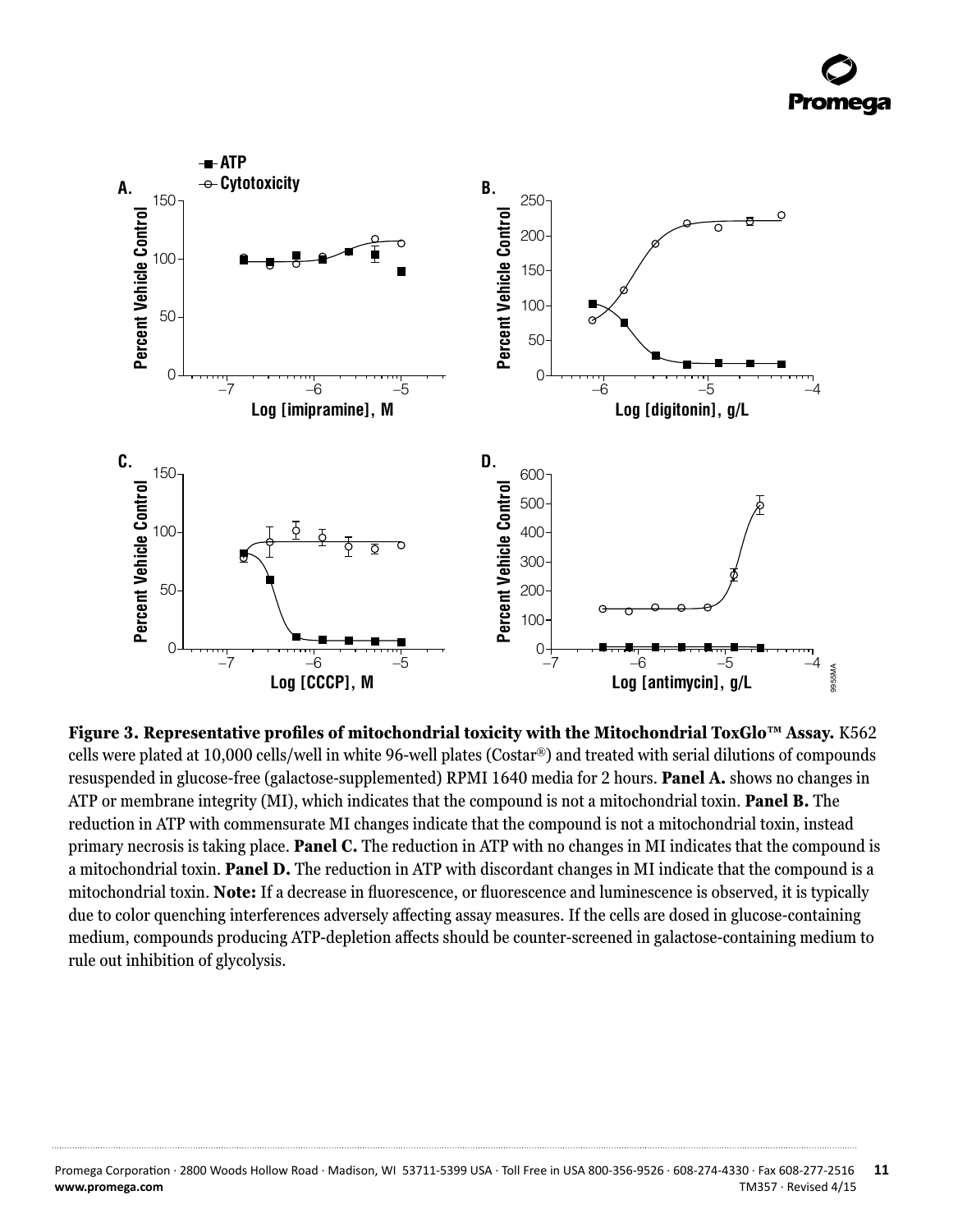

# **5. General Considerations**

### **Medium**

Cell lines propagated in standard glucose-containing culture media tend to use glycolysis to meet ATP needs despite having fully functional mitochondria. This phenomenon is known as the Crabtree Effect (4). Production of ATP via glycolysis using galactose-containing media yields no net ATP and is bioenergetically untenable for cell survival. Therefore, cells cultured or dosed in galactose-containing medium are typically more responsive to mitochondrial insults because they primarily use mitochondrial oxidative phosphorylation to produce ATP. However, primary or terminally differentiated cell lines may preferentially use oxidative phosphorylation in culture. Therefore, we recommend using glucose and galactose to test mitochondrial susceptibility in each model cell system before performing any experiments.

Glucose-free media can be obtained from Sigma Aldrich (DMEM, Sigma Cat.# D5030; RPMI, Sigma Cat.# R1383) and supplemented with 5–10mM galactose (Sigma Cat.# G5388). Media should be supplemented with bicarbonate or HEPES and pH adjusted if necessary. Filter sterilize media before use.

If cells are fastidious and don't readily adapt to galactose growth medium, they can be grown in standard medium, washed and dosed in serum-free, galactose-containing medium.

#### **Temperature**

Both the membrane integrity and ATP measures are dependent upon enzymatic reactions. The dead-cell protease activity is best measured after incubation at 37°C for at least 30 minutes. The luciferase measurement should be conducted at room temperature for optimal signal stability. Measures should be taken to reduce thermal gradients leading to edge effects.

#### **Single Concentration Screens**

Dose-dependent evaluations of mitochondrial toxicity are the preferred method for screening because they are typically more conclusive and less susceptible to assay artifacts than single-concentration screens. However, the Mitochondrial ToxGlo™ Assay can be conducted in single-compound concentration screens if replicate wells are used and positive results are followed up using dose-dependent secondary screens.

#### **Data Analysis**

Replicate wells improve intrinsic variation and the predictive nature of the multiplexed assay. In general, a compound can be considered a potential mitochondrial toxin if it decreases the ATP measure by greater than 20% of the average of control wells with less than a 20% increase in cytotoxicity. Dose-dependent data indicating mitotoxicity should be scrutinized for data set confidence intervals and goodness of fit rather than relying solely on software curve-fitting values. Mitotoxicity should be confirmed using orthogonal methods.

Concordant decreases in ATP and increases in cytotoxicity should be considered non-mitochondrial toxicities because these results are indicative of primary necrosis.

Assay interference should be explored if the ATP measure decreases and cytotoxicity measures also decrease.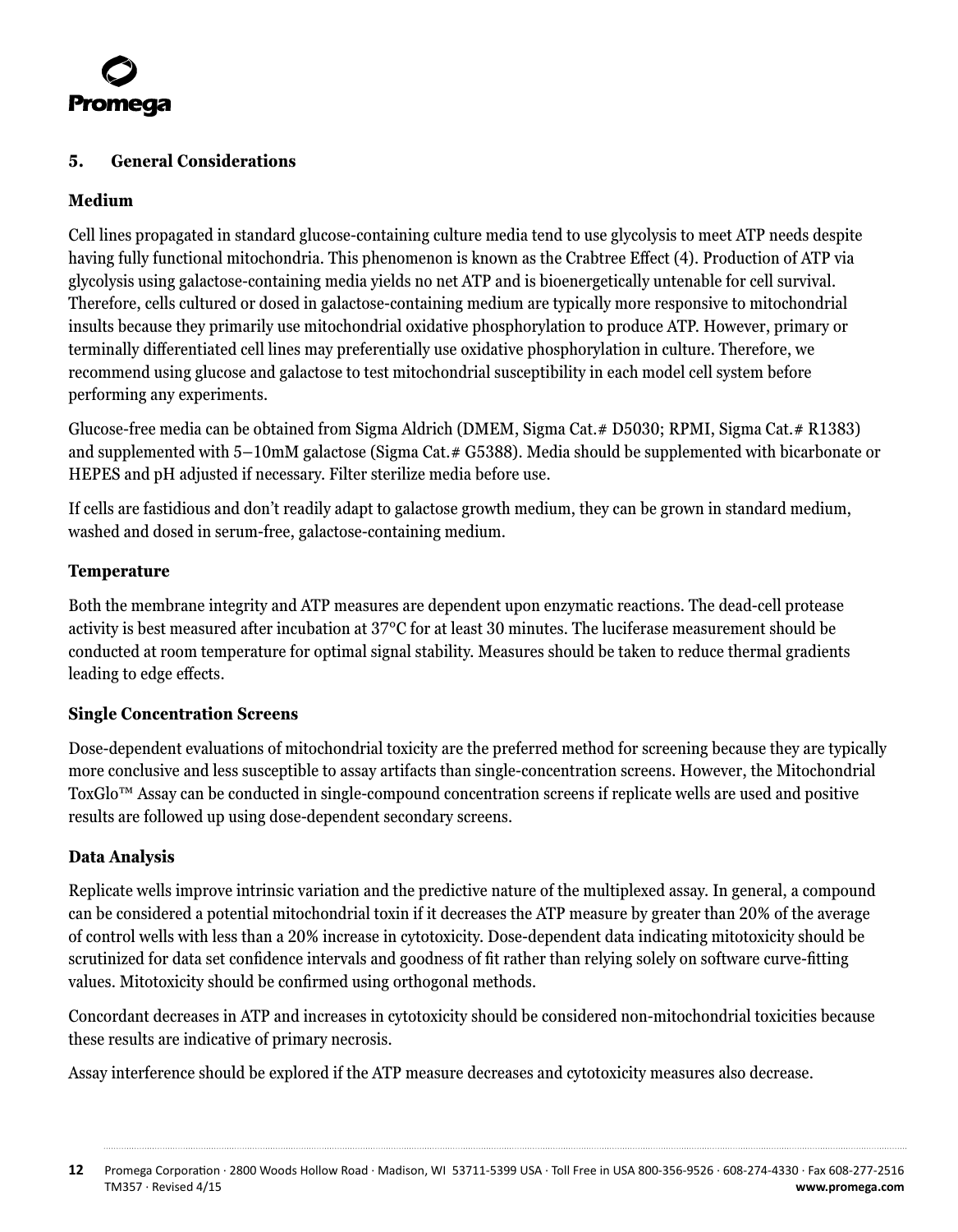#### <span id="page-13-0"></span>**6. References**

- 1. Niles, A.L. *et al.* (2007) A homogeneous assay to measure live and dead cells in the same sample by detecting different protease biomarkers. *Anal Biochem.* **366**, 197–206.
- 2. Marroquin, L. D. *et al.* (2007) Circumventing the Crabtree effect: Replacing media glucose with galactose increases susceptibility of HepG2 cells to mitochondrial toxicants. *Toxicol. Sci.* **97**, 539–47.
- 3. Rossignol, R. *et al.* (2004) Energy substrate modulates mitochondrial structure and oxidative capacity in cancer cells. *Cancer Res.* **64**, 985–93.
- 4. Rodriguez-Enriquez, S. *et al.* (2001) Multisite control of the Crabtree effect in ascites hepatoma cells. *Eur. J. Biochem.* **268**, 2512–9.

#### **7. Related Products**

| <b>Product</b>                                  | <b>Size</b>        | Cat.# |
|-------------------------------------------------|--------------------|-------|
| CytoTox-Fluor™ Cytotoxicity Assay               | 10 <sub>ml</sub>   | G9260 |
|                                                 | $5 \times 10$ ml   | G9261 |
|                                                 | $2 \times 50$ ml   | G9262 |
| CellTiter-Glo® Luminescent Cell Viability Assay | 10ml               | G7570 |
|                                                 | $10 \times 10$ ml  | G7571 |
|                                                 | 100ml              | G7572 |
|                                                 | $10 \times 100$ ml | G7573 |
| Caspase-Glo <sup>®</sup> 3/7 Assay              | 2.5ml              | G8090 |
|                                                 | 10 <sub>m</sub>    | G8091 |
|                                                 | 100ml              | G8092 |
|                                                 | $10 \times 10$ ml  | G8093 |
| Caspase-Glo® 2 Assay                            | 10 <sub>ml</sub>   | G0940 |
| Caspase-Glo® 6 Assay                            | 10 <sub>ml</sub>   | G0970 |
|                                                 | 50ml               | G0971 |
| Caspase-Glo® 8 Assay                            | 2.5ml              | G8200 |
|                                                 | 10 <sub>m</sub>    | G8201 |
|                                                 | 100ml              | G8202 |
| Caspase-Glo® 9 Assay                            | 2.5ml              | G8210 |
|                                                 | 10 <sub>ml</sub>   | G8211 |
|                                                 | 100ml              | G8212 |
| CellTiter-Fluor™ Cell Viability Assay           | 10 <sub>ml</sub>   | G6080 |
|                                                 | $5 \times 10$ ml   | G6081 |
|                                                 | $2 \times 50$ ml   | G6082 |

Promega Corporation · 2800 Woods Hollow Road · Madison, WI 53711-5399 USA · Toll Free in USA 800-356-9526 · 608-274-4330 · Fax 608-277-2516 **13 www.promega.com** TM357 · Revised 4/15

. . . . . . . . . . .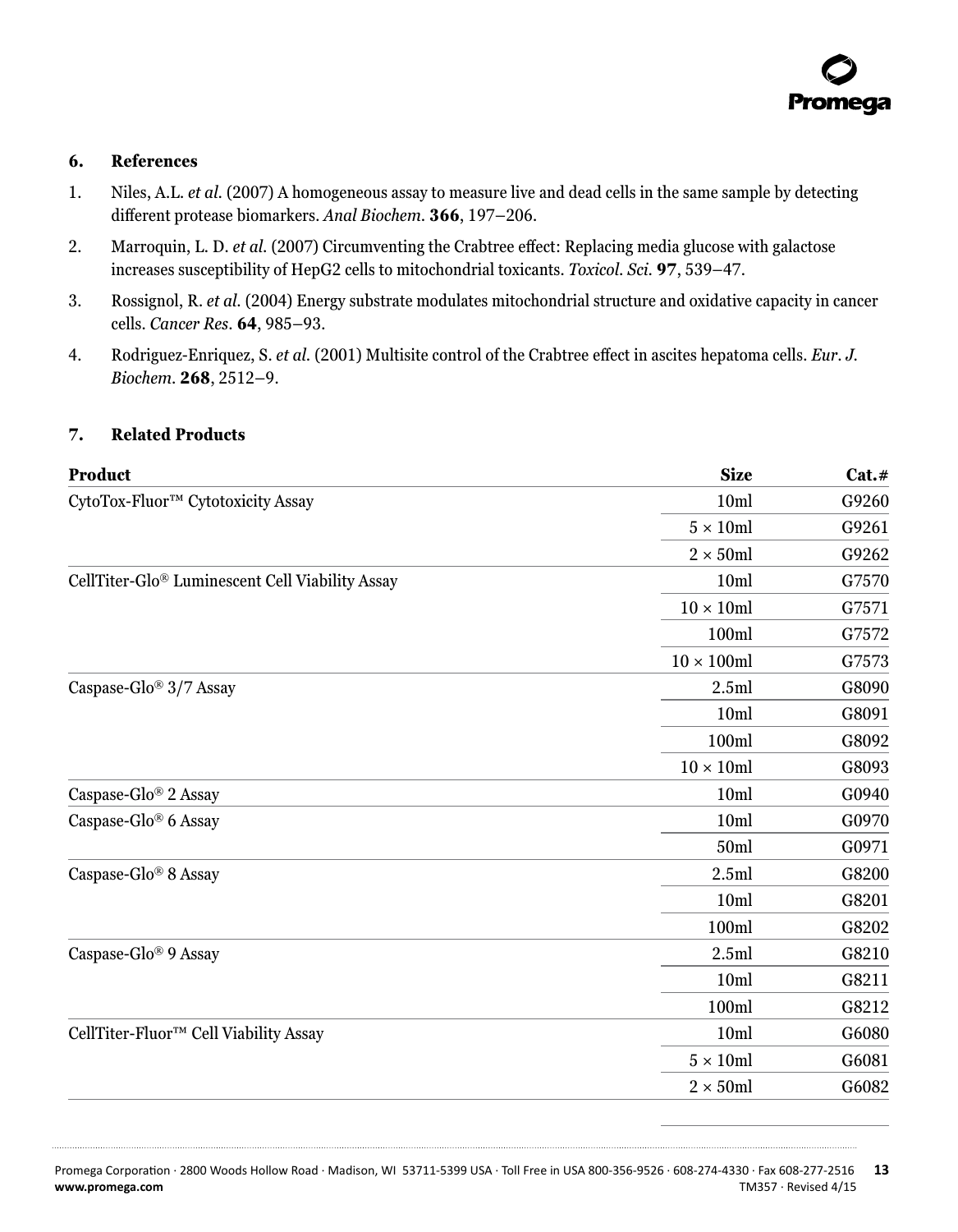<span id="page-14-0"></span>

# **7. Related Products (continued)**

| Product                      | <b>Size</b>      | Cat.# |
|------------------------------|------------------|-------|
| ApoTox-Glo™ Triplex Assay    | 10 <sub>ml</sub> | G6320 |
|                              | $5 \times 10$ ml | G6321 |
| ApoLive-Glo™ Multiplex Assay | 10 <sub>ml</sub> | G6410 |
|                              | $5 \times 10$ ml | G6411 |
| GSH-Glo™ Glutathione Assay   | 10 <sub>ml</sub> | V6911 |
|                              | 50 <sub>ml</sub> | V6912 |
| GSH/GSSG-Glo™ Assay          | 10 <sub>ml</sub> | V6611 |
|                              | 50ml             | V6612 |
| Digitonin                    | 40ul             | G9441 |

# **Detection Instrumentation**

| GloMax <sup>®</sup> 96 Microplate Luminometer<br>$Globalax^{\circledR}$ -Multi+ Detection System with Instinct <sup>®</sup> Software: | 1 each |       |
|---------------------------------------------------------------------------------------------------------------------------------------|--------|-------|
| GloMax <sup>®</sup> 96 Microplate Luminometer w/Single Injector<br>GloMax <sup>®</sup> 96 Microplate Luminometer w/Dual Injectors     |        | E6501 |
|                                                                                                                                       | 1 each | E6511 |
|                                                                                                                                       | 1 each | E6521 |
|                                                                                                                                       |        |       |
| <b>Base Instrument with Shaking</b>                                                                                                   | 1 each | E8032 |
| $Globalax^{\circledast}$ -Multi+ Detection System with Instinct <sup>®</sup> Software:                                                |        |       |
| Base Instrument with Heating and Shaking                                                                                              | 1 each | E9032 |
| GloMax <sup>®</sup> -Multi+ Luminescence Module                                                                                       | 1 each | E8041 |
| GloMax <sup>®</sup> -Multi+ Fluorescence Module                                                                                       | 1 each | E8051 |
| GloMax <sup>®</sup> -Multi+ Visible Absorbance Module                                                                                 | 1 each | E8061 |
| GloMax <sup>®</sup> -Multi+ UV-Visible Absorbance Module                                                                              | 1 each | E9061 |

# **8. Summary of Changes**

The following changes were made to the 4/15 revision of this document:

- 1. The patent/license statements were updated.
- 2. The document design was updated.